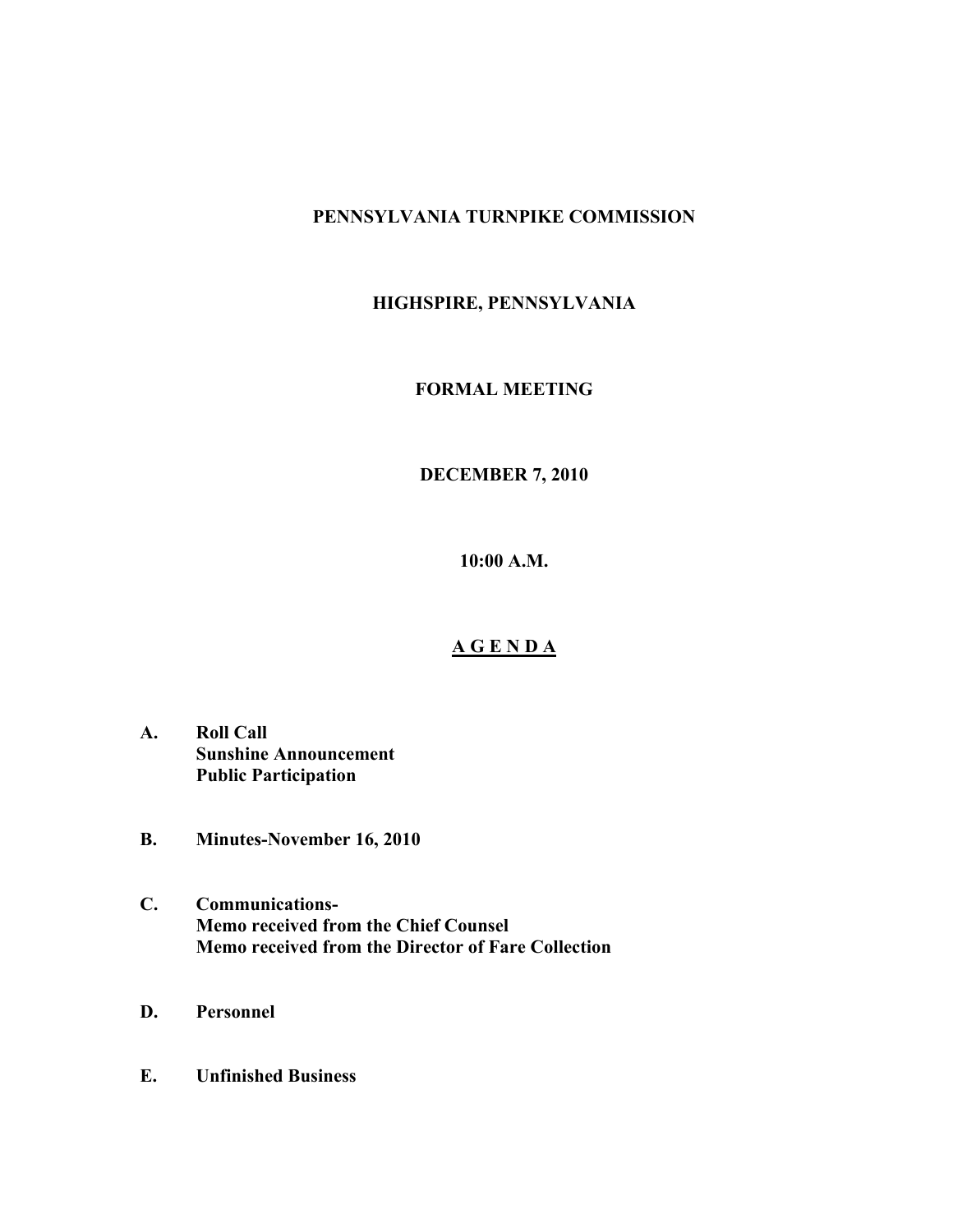- **1. Adopt the Resolution ratifying the reinvestments, liquidations and purchases of securities with available cash, as described in the memo from the Assistant Chief Financial Officer dated November 24, 2010.**
- **2. Approve the negotiation and execution of the Amendments, Agreements, a Supplemental Agreement and a Lease for the items listed in memos "a" through "g":**
	- **a. Amendment to our agreements with Emergency Response Spill contractors to ensure the contractors will respond immediately to an incident and be permitted to remove the contained spill, clean-up and disposal materials; and reimburse the contractors for the costs they cannot recoup from the responsible party;**
	- **b. Assignment Agreement with DMJM+Harris, Inc. to assign all active contracts to AECOM Technical Services, Inc. (DMJM+Harris's parent company) due to integrating their North American operations;**
	- **c. Supplemental agreement with Norfolk Southern Railroad for railroad protective services, temporary grade crossing construction and removal to accommodate the construction of Bridge MF-202A at MP M26.92; for an additional \$589,500.00, increasing the not-to-exceed amount to \$1,147,500.00;**
	- **d. Amendment to our agreement with CompServices, Inc. for Third Party Administrator; to exercise our option to extend the contract until June 30, 2011 or until a revised RFP has been completed and the contract has been awarded;**
	- **e. Lease Agreement with Nextel Communications to permit them to lease space and construct antennas and other related infrastructure on the Commission's New Thompson Run Radio Tower; Nextel Communications will pay the Commission the initial tower lease rate of \$16,200.00 for the first year, with 3% increases every year after that; the term of the lease will be for a period of ten (10) years, plus three (3) 5-year mutual renewal options;**
	- **f. Amendment to our agreement with Henkels and McCoys for infrastructure cabling, to provide wireless network services to the Engineering trailers at the Everett District 2 Fares Warehouse; for an additional \$3,898.68, increasing the not-to-exceed amount to \$86,587.51;**
	- **g. Assignment Agreement with L. Robert Kimball & Associates, Inc. to assign all active contracts to CDI-Infrastructure, LLC d/b/a L.R. Kimball due to CDI-Infrastructure's acquisition of L. Robert Kimball & Associates.**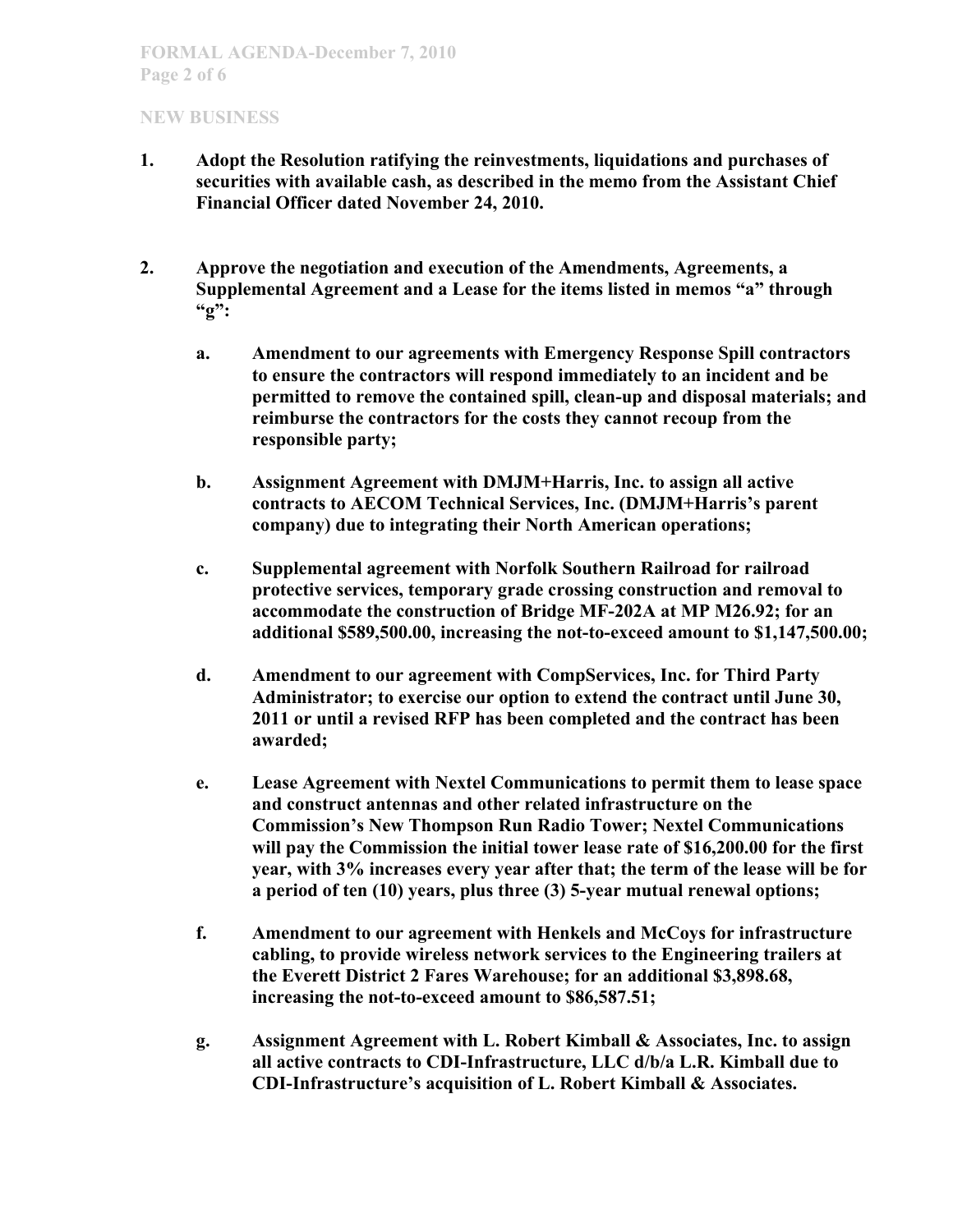- **3. Approve the Right-of-Way Requests for the items listed in memos "a" and "b":**
	- **a. Authorize settlement of Right-of-Way #6441-B, a partial take parcel, necessary for the total reconstruction project from MP A20.00 to MP A30.00, by issuing payment in the amount of \$8,900.00 payable to Steven & Lee, P.C., Escrow Agent; representing the balance due; authorize the Commission officials to execute any required settlement documents; authorize the payment of statutory damages as calculated by the Legal Department and approved by the Chief Executive Officer; and payment of settlement funds to the property owner is contingent upon its execution of a full and final satisfaction and release;**
	- **b. Authorize the acquisition of Right-of-Way #8995-R30, a partial take parcel, necessary for the Rt. 903 Slip Ramp project, by issuing payment in the amount of \$80,300.00 payable to Consumers Land Abstract, Inc., Escrow Agent, representing fair market value; authorize the appropriate Commission officials to execute the agreement of sale; authorize the payment of additional statutory damages as calculated by the Legal Department and approved by the Chief Executive Officer; and payment of the fair market value to the property owners is contingent upon their delivery of a deed prepared by the Legal Department.**
- **4. Approve the Award of Contracts for the items listed in memos "a" through "d":**
	- **a. Contract #T-215.00T001-3-04 for roadway and bridge reconstruction from MP 215.29 to MP 220.30, to the lowest responsive and responsible bidder, Hempt Bros., Inc.; at a total award of \$50,977,247.43 and a contingency amount of \$2,500,000.00;**
	- **b. Contract #T-319.00T001-3-03 for the replacement of Bridge EB-735 at MP 322.51, to the lowest responsive and responsible bidder, G.A. & F.C. Wagman, Inc.; at a total award of \$4,206,651.46 and a contingency amount of \$250,000.00;**
	- **c. Contract #A-078.00R001-3-02 for bituminous resurfacing and median barrier replacement between MP A77.99 and MP A88.52, to the lowest responsive and responsible bidder, Pikes Creek Site Contractors; at a total award of \$14,466,397.00 and a contingency amount of \$500,000.00;**
	- **d. Contract #T-099.00T002-3-02 for the replacement of Bridge B-409 at MP 104.92, to the lowest responsive and responsible bidder, Mosites Construction Company; at a total award of \$3,277,375.95 and a contingency amount of \$150,000.00.**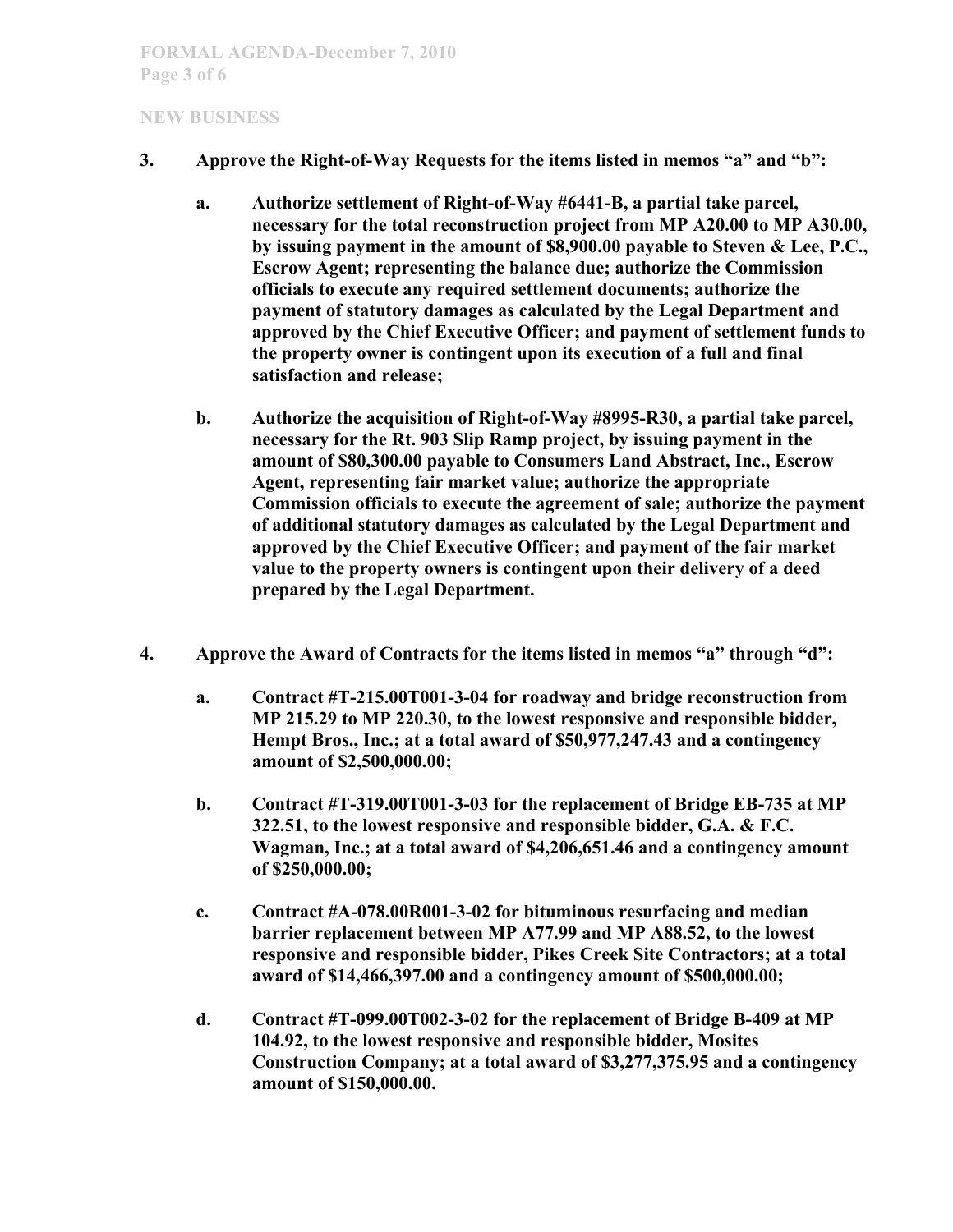- **5. Approve the Award of Bids, the Renewal of an Agreement and the Issuance of Purchase Orders for the items listed in memos "a" through "d":**
	- **a. Five (5) 2011 Chevrolet Express Cargo Vans (teller vans), utilizing the Commonwealth's contract with Apple Automotive Group; for a total award of \$136,815.00;**
	- **b. Five (5) 2011 Ford Explorers, utilizing the Commonwealth's contract with Apple Automotive Group; for a total award of \$135,200.00;**
	- **c. Delineation road markers and adhesive, exercising our option to renew the agreement for an additional year (December 1, 2010 through November 30, 2011):**

| <b>Ennis Paint, Inc.</b> | \$75,000.00  |
|--------------------------|--------------|
| <b>Artuk Corporation</b> | \$100,000.00 |
| <b>Total Renewal</b>     | \$175,000.00 |

**d. Diesel motor fuel and heating and emergency generator fuel, to the lowest responsive and responsible bidders:**

| response ve and responsible     |                |
|---------------------------------|----------------|
| <b>Mansfield Oil Company</b>    | \$2,080,000.00 |
| <b>Petroleum Traders Corp</b>   | 525,000.00     |
| <b>Glassmere Fuel Service</b>   | 45,000.00      |
| <b>Export Fuel Co.</b>          | 15,000.00      |
| <b>Talley Petroleum</b>         | 65,000.00      |
| <b>Naughton Energy Corp</b>     | 55,000.00      |
| <b>Leffler Energy</b>           | 30,000.00      |
| <b>Bedford Valley Petroleum</b> | 565,000.00     |
| <b>Total Bid:</b>               | \$3,380,000.00 |
| Plus 25% contingency            | 845,000.00     |
| <b>TOTAL AWARD</b>              | \$4,225,000.00 |
|                                 |                |

## **ITEMS ADDED TO THE FORMAL AGENDA**

#### **CHANGE ORDERS AND FINAL PAYMENTS**

- **F-6 Approve the Change Orders and Final Payments for the items listed in memos "a" through "d":**
	- **a. Change Order #2 and Final Payment for Contract #A-125.00R001-3-02 with Locust Ridge Contractors for bituminous overlay between MP A125.10 and MP A130.61; for a decrease of \$242,509.88, making the final contract value \$5,314,456.84 and the final amount due of \$266,888.54;**
	- **b. Change Order #6 and Final Payment for Contract #05-022-RCA8 with Mashuda Corporation for grading and bridge reconstruction from MP 70.41 to MP 72.14; for an increase of \$15,218.22; making the final contract value \$22,609,304.61 and the final amount due of \$467,099.95;**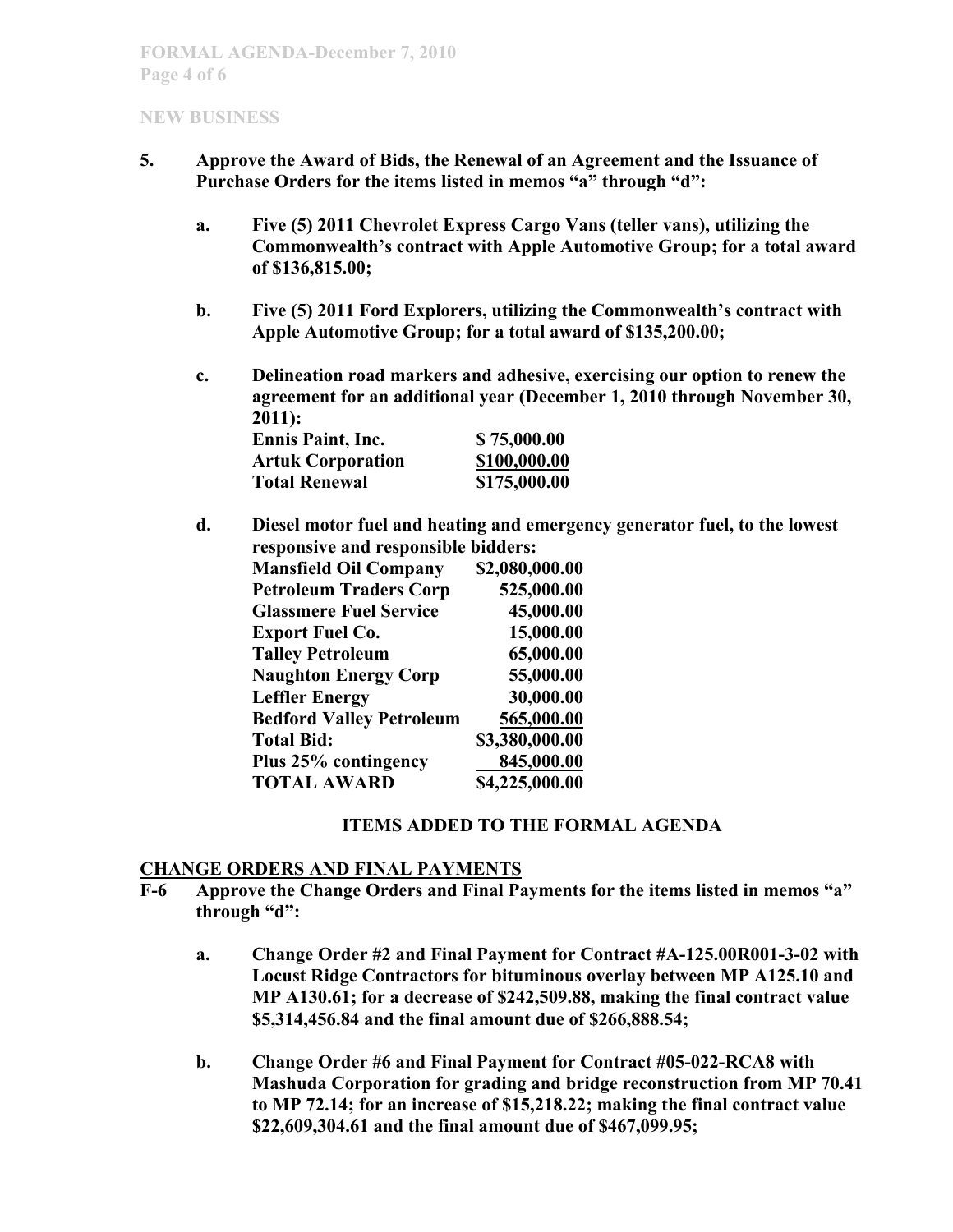- **c. Change Order #1 and Final Payment for Contract #EN-00088-03-12 with New Enterprise Stone and Lime, Inc. for milling and paving between MP 187.31 and MP 187.80; for a decrease of \$37,604.25, making the final contract value \$311,299.75 and the final amount due of \$16,202.68;**
- **d. Change Order #2 and Final Payment for Contract #T-199.00T005-3-02 with Susquehanna Valley Construction Corporation for the replacement of Bridge B-486 at MP 204.25 and the elimination of Bridge B-494 at MP 204.91; for a decrease of \$327,852.97, making the final contract value \$3,565,377.95 and the final amount due of \$104,172.40.**

#### **BOND RESOLUTIONS**

- **F-7 AUTHORIZE THE APPROVAL OF THE ISSUANCE OF THE PENNSYLVANIA TURNPIKE COMMISSION'S SUBORDINATE REVENUE BONDS, INCLUDING BOND ANTICIPATION NOTES AND SPECIAL REVENUE BONDS, IN ONE OR MORE SERIES OR SUB-SERIES, FIXED RATE OR VARIABLE RATE, TAXABLE OR TAX-EXEMPT, IN AN AGGREGATE INITIAL PRINCIPAL AMOUNT NOT TO EXCEED \$300,000,000, TO FINANCE OR REFINANCE THE COSTS OF (A) MAKING LEASE, GRANT OR OTHER PAYMENTS TO THE PENNSYLVANIA DEPARTMENT OF TRANSPORTATION IN ACCORDANCE WITH ACT 44, (B) REFUNDING ANY BOND ANTICIPATION NOTES OR OTHER SHORT-TERM INDEBTEDNESS PREVIOUSLY ISSUED BY THE PENNSYLVANIA TURNPIKE COMMISSION FOR THE FOREGOING PURPOSES, (C) REIMBURSING THE PENNSYLVANIA TURNPIKE COMMISSION FOR PAYMENTS PREVIOUSLY MADE TO THE PENNSYLVANIA DEPARTMENT OF TRANSPORTATION IN ACCORDANCE WITH ACT 44, (D) ANY DEBT SERVICE RESERVE OR SIMILAR FUNDS, CREDIT FACILITY COSTS OR CAPITALIZED INTEREST RELATED TO SUCH BONDS, AND (E) ISSUANCE OF SUCH BONDS; AUTHORIZING THE EXECUTION, DELIVERY AND DISTRIBUTION OF ALL NECESSARY OR APPROPRIATE DOCUMENTS OR CERTIFICATES; AUTHORIZING THE ACQUISITION OF ONE OR MORE CREDIT FACILITIES AND THE EXECUTION AND DELIVERY OF ANY RELATED AGREEMENTS; AUTHORIZING THE TAKING OF FURTHER ACTION; REPEALING INCONSISTENT RESOLUTIONS; APPOINTING CO-BOND COUNSEL AND PROVIDING FOR THE APPOINTMENT OF ONE OR MORE UNDERWRITERS AND REMARKETING AGENTS; DECLARING THE PENNSYLVANIA TURNPIKE COMMISSION'S OFFICIAL INTENT THAT IT BE REIMBURSED FROM BOND PROCEEDS FOR CERTAIN EXPENDITURES PAID PRIOR TO THE ISSUANCE OF SUCH BONDS; AND DECLARING THAT THIS RESOLUTION SHALL BE LIBERALLY CONSTRUED.**
- **F-8 AUTHORIZE THE ISSUANCE OF THE PENNSYLVANIA TURNPIKE COMMISSION'S FIXED RATE OR VARIABLE RATE TURNPIKE REVENUE**